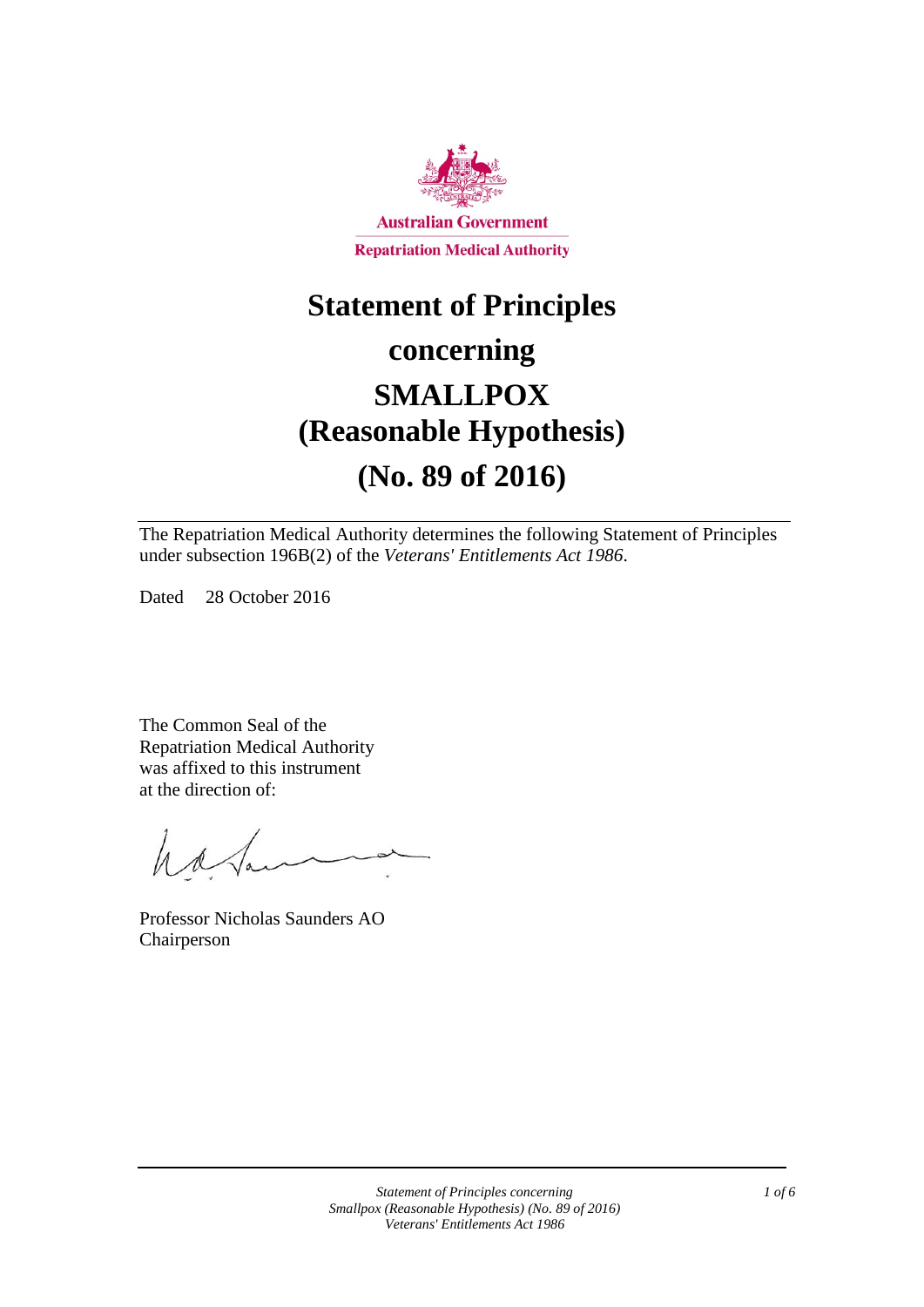# Contents

|  | $\mathfrak{D}$ |                                                                                  |  |
|--|----------------|----------------------------------------------------------------------------------|--|
|  | 3              |                                                                                  |  |
|  | 4              |                                                                                  |  |
|  | 5              |                                                                                  |  |
|  | 6              |                                                                                  |  |
|  | 7              | Kind of injury, disease or death to which this Statement of Principles relates 3 |  |
|  | 8              |                                                                                  |  |
|  | 9              |                                                                                  |  |
|  | 10             |                                                                                  |  |
|  | 11             | Factors referring to an injury or disease covered by another Statement of        |  |
|  |                |                                                                                  |  |
|  |                |                                                                                  |  |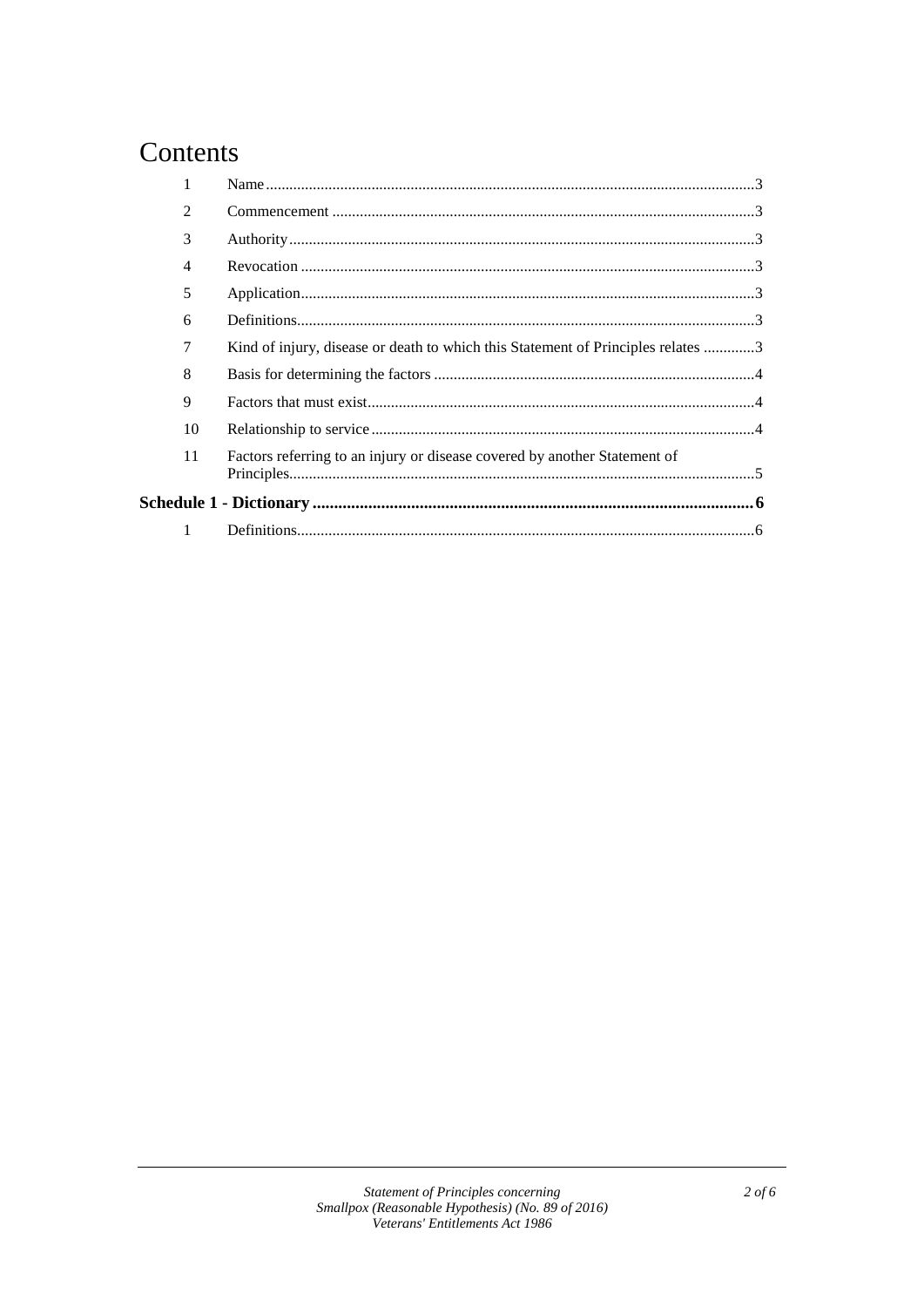### **1 Name**

This is the Statement of Principles concerning *smallpox (Reasonable Hypothesis)* (No. 89 of 2016).

### **2 Commencement**

This instrument commences on 28 November 2016.

### **3 Authority**

This instrument is made under subsection 196B(2) of the *Veterans' Entitlements Act 1986*.

#### **4 Revocation**

The Statement of Principles concerning smallpox No. 31 of 2008 made under subsection 196B(2) of the VEA is revoked.

## **5 Application**

This instrument applies to a claim to which section 120A of the VEA or section 338 of the *Military Rehabilitation and Compensation Act 2004* applies.

#### **6 Definitions**

The terms defined in the Schedule 1 - Dictionary have the meaning given when used in this instrument.

## **7 Kind of injury, disease or death to which this Statement of Principles relates**

(1) This Statement of Principles is about smallpox and death from smallpox.

## *Meaning of smallpox*

- (2) For the purposes of this Statement of Principles, smallpox means a clinical illness caused by infection with the variola virus, a member of the *Orthopoxvirus* genus, which has been confirmed by laboratory testing. Symptoms and signs may include an acute onset of fever, prostration, headache, body aches and a vesicular or pustular rash.
- (3) While smallpox attracts ICD-10-AM code B03, in applying this Statement of Principles the meaning of smallpox is that given in subsection (2).
- (4) For subsection (3), a reference to an ICD-10-AM code is a reference to the code assigned to a particular kind of injury or disease in *The International Statistical Classification of Diseases and Related Health Problems*, *Tenth Revision, Australian Modification* (ICD-10-AM),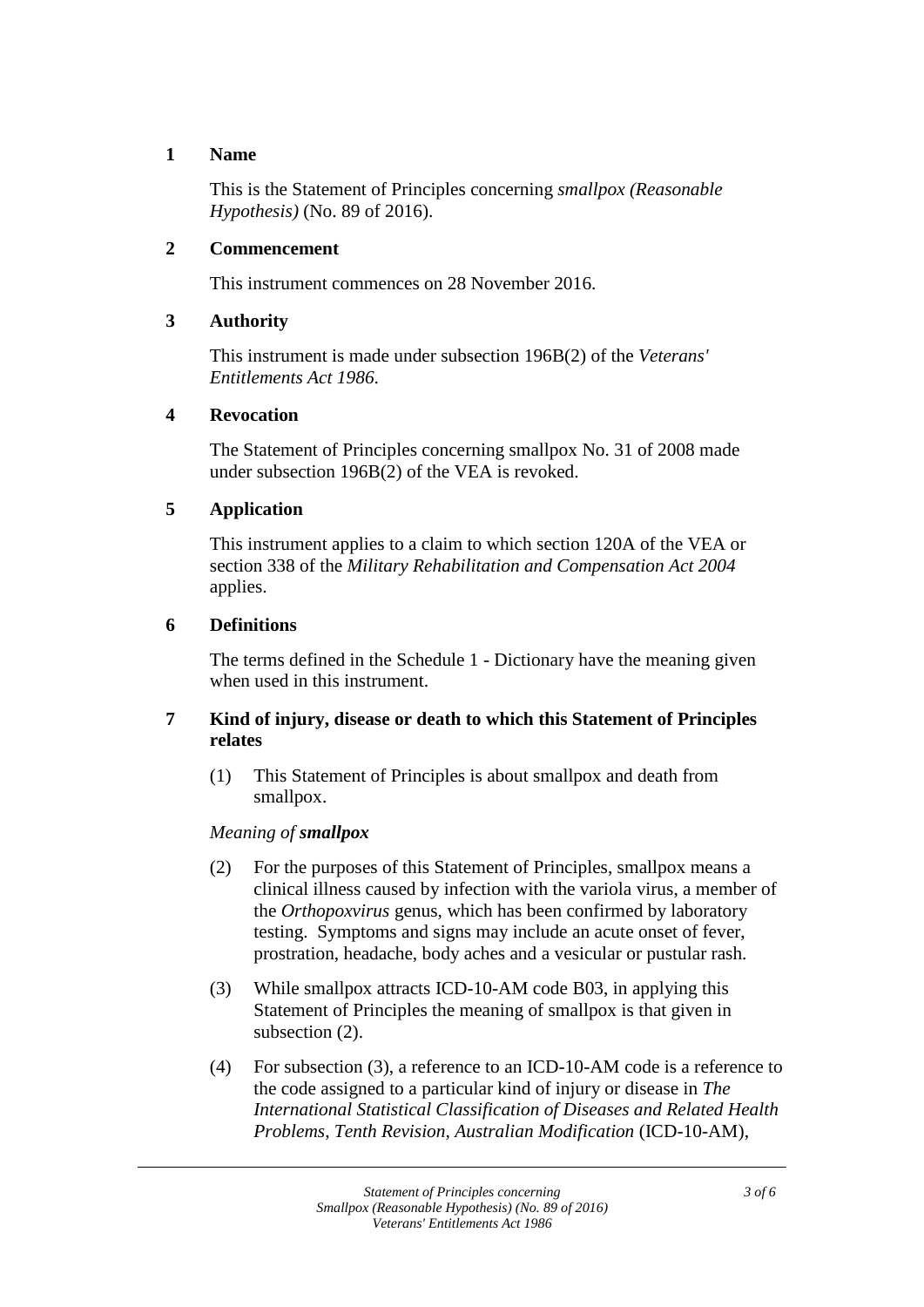Ninth Edition, effective date of 1 July 2015, copyrighted by the Independent Hospital Pricing Authority, ISBN 978-1-76007-020-5.

#### *Death from smallpox*

(5) For the purposes of this Statement of Principles, smallpox, in relation to a person, includes death from a terminal event or condition that was contributed to by the person's smallpox.

Note: *terminal event* is defined in the Schedule 1 – Dictionary.

#### **8 Basis for determining the factors**

The Repatriation Medical Authority is of the view that there is sound medical-scientific evidence that indicates that smallpox and death from smallpox can be related to relevant service rendered by veterans, members of Peacekeeping Forces, or members of the Forces under the VEA, or members under the MRCA.

Note: *relevant service* is defined in the Schedule 1 – Dictionary.

#### **9 Factors that must exist**

At least one of the following factors must as a minimum exist before it can be said that a reasonable hypothesis has been raised connecting smallpox or death from smallpox with the circumstances of a person's relevant service:

(1) being exposed to the variola virus within the four weeks before the clinical onset of smallpox;

Note: *being exposed to the variola virus* is defined in the Schedule 1 - Dictionary.

- (2) for death from smallpox only, being pregnant within the six weeks before the clinical onset of smallpox;
- (3) inability to obtain appropriate clinical management for smallpox.

#### **10 Relationship to service**

- (1) The existence in a person of any factor referred to in section 9, must be related to the relevant service rendered by the person.
- (2) The factor set out in subsection 9(3) applies only to material contribution to, or aggravation of, smallpox where the person's smallpox was suffered or contracted before or during (but did not arise out of) the person's relevant service.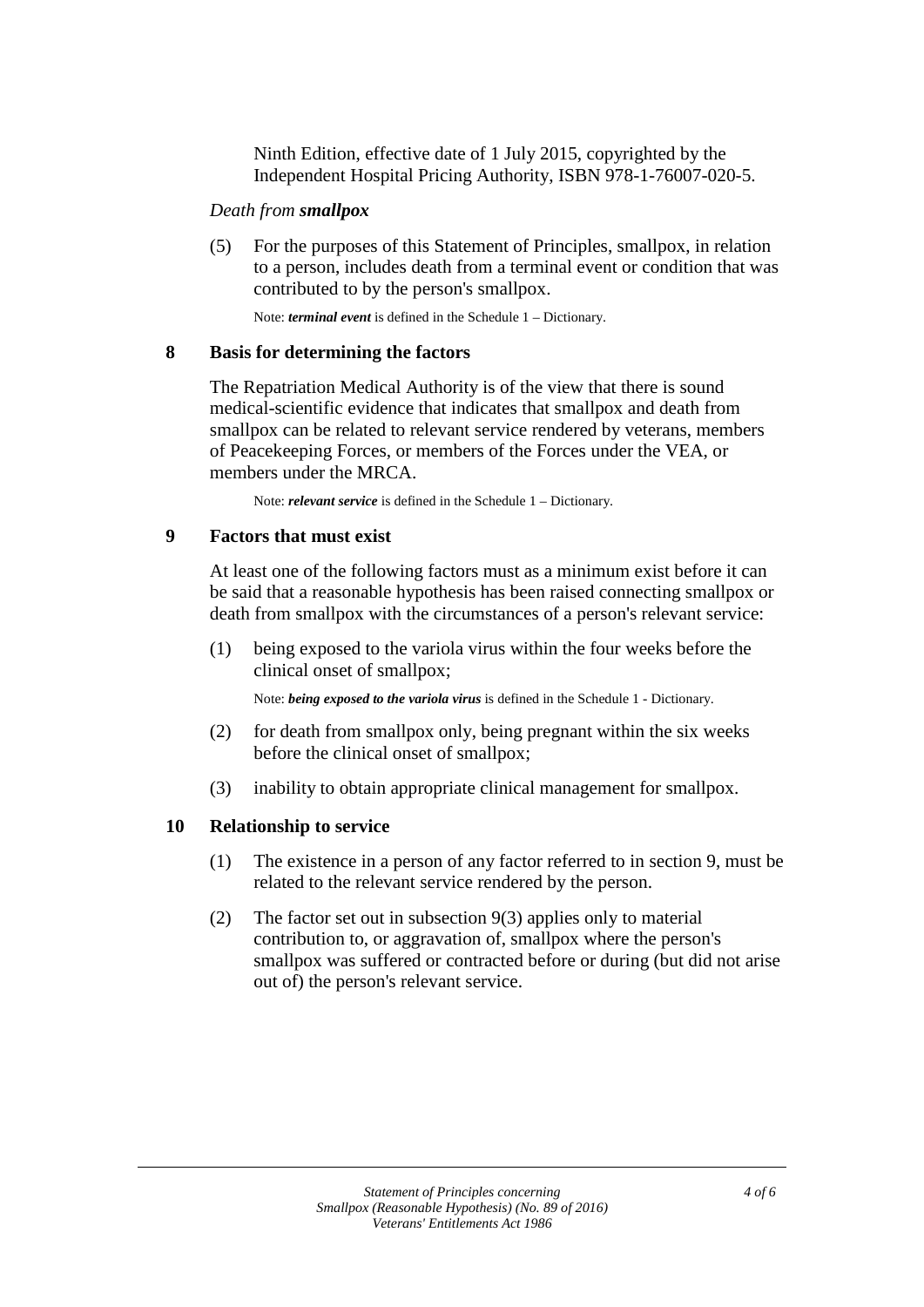# **11 Factors referring to an injury or disease covered by another Statement of Principles**

In this Statement of Principles:

- (1) if a factor referred to in section 9 applies in relation to a person; and
- (2) that factor refers to an injury or disease in respect of which a Statement of Principles has been determined under subsection 196B(2) of the VEA;

then the factors in that Statement of Principles apply in accordance with the terms of that Statement of Principles as in force from time to time.